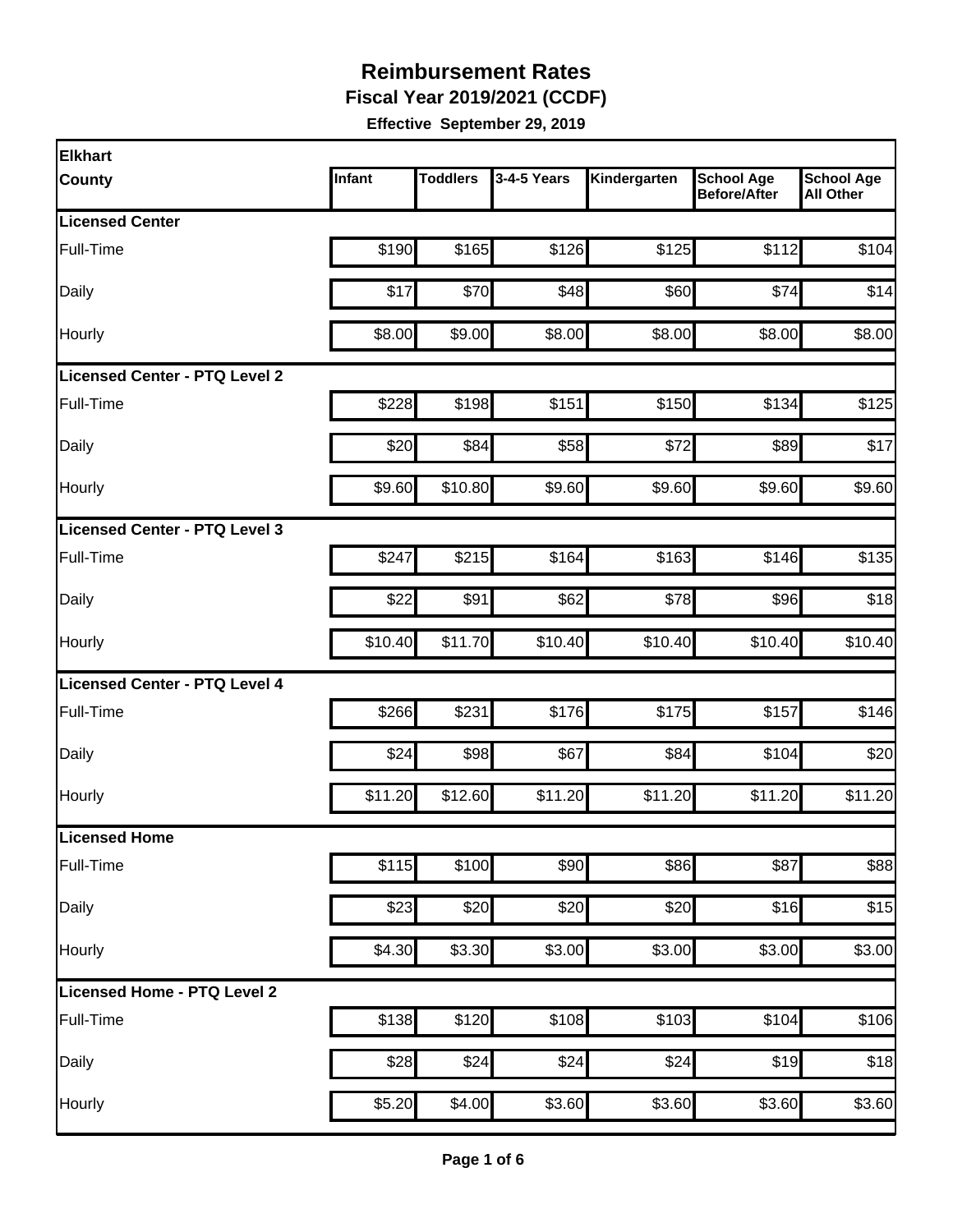**Fiscal Year 2019/2021 (CCDF)** 

| <b>Elkhart</b>                           |         |                 |             |              |                                   |                                       |
|------------------------------------------|---------|-----------------|-------------|--------------|-----------------------------------|---------------------------------------|
| <b>County</b>                            | Infant  | <b>Toddlers</b> | 3-4-5 Years | Kindergarten | <b>School Age</b><br>Before/After | <b>School Age</b><br><b>All Other</b> |
| Licensed Home - PTQ Level 3              |         |                 |             |              |                                   |                                       |
| Full-Time                                | \$150   | \$130           | \$117       | \$112        | \$113                             | \$114                                 |
| Daily                                    | \$30    | \$26            | \$26        | \$26         | \$21                              | \$20                                  |
| Hourly                                   | \$5.60  | \$4.30          | \$3.90      | \$3.90       | \$3.90                            | \$3.90                                |
| <b>Licensed Home - PTQ Level 4</b>       |         |                 |             |              |                                   |                                       |
| Full-Time                                | \$161   | \$140           | \$126       | \$120        | \$122                             | \$123                                 |
| Daily                                    | \$32    | \$28            | \$28        | \$28         | \$22                              | \$21                                  |
| Hourly                                   | \$6.00  | \$4.60          | \$4.20      | \$4.20       | \$4.20                            | \$4.20                                |
| <b>Registered Ministry</b>               |         |                 |             |              |                                   |                                       |
| Full-Time                                | \$103   | \$90            | \$89        | \$88         | \$54                              | \$71                                  |
| Daily                                    | \$17    | \$17            | \$16        | \$15         | \$11                              | \$14                                  |
| Hourly                                   | \$1.70  | \$3.60          | \$3.40      | \$3.60       | \$3.40                            | \$3.40                                |
| <b>Registered Ministry - PTQ Level 1</b> |         |                 |             |              |                                   |                                       |
| Full-Time                                | \$147   | \$128           | \$108       | \$107        | \$83                              | \$88                                  |
| Daily                                    | \$17    | \$44            | \$32        | \$38         | \$43                              | \$14                                  |
| Hourly                                   | \$4.90  | \$6.30          | \$5.70      | \$5.80       | \$5.70                            | \$5.70                                |
| <b>Registered Ministry - PTQ Level 2</b> |         |                 |             |              |                                   |                                       |
| Full-Time                                | \$228   | \$198           | \$151       | \$150        | \$134                             | \$125                                 |
| Daily                                    | \$20    | \$84            | \$58        | \$72         | \$89                              | \$17                                  |
| Hourly                                   | \$9.60  | \$10.80         | \$9.60      | \$9.60       | \$9.60                            | \$9.60                                |
| <b>Registered Ministry - PTQ Level 3</b> |         |                 |             |              |                                   |                                       |
| Full-Time                                | \$247   | \$215           | \$164       | \$163        | \$146                             | $\overline{$135}$                     |
| Daily                                    | \$22    | \$91            | \$62        | \$78         | \$96                              | \$18                                  |
| Hourly                                   | \$10.40 | \$11.70         | \$10.40     | \$10.40      | \$10.40                           | \$10.40                               |
|                                          |         |                 |             |              |                                   |                                       |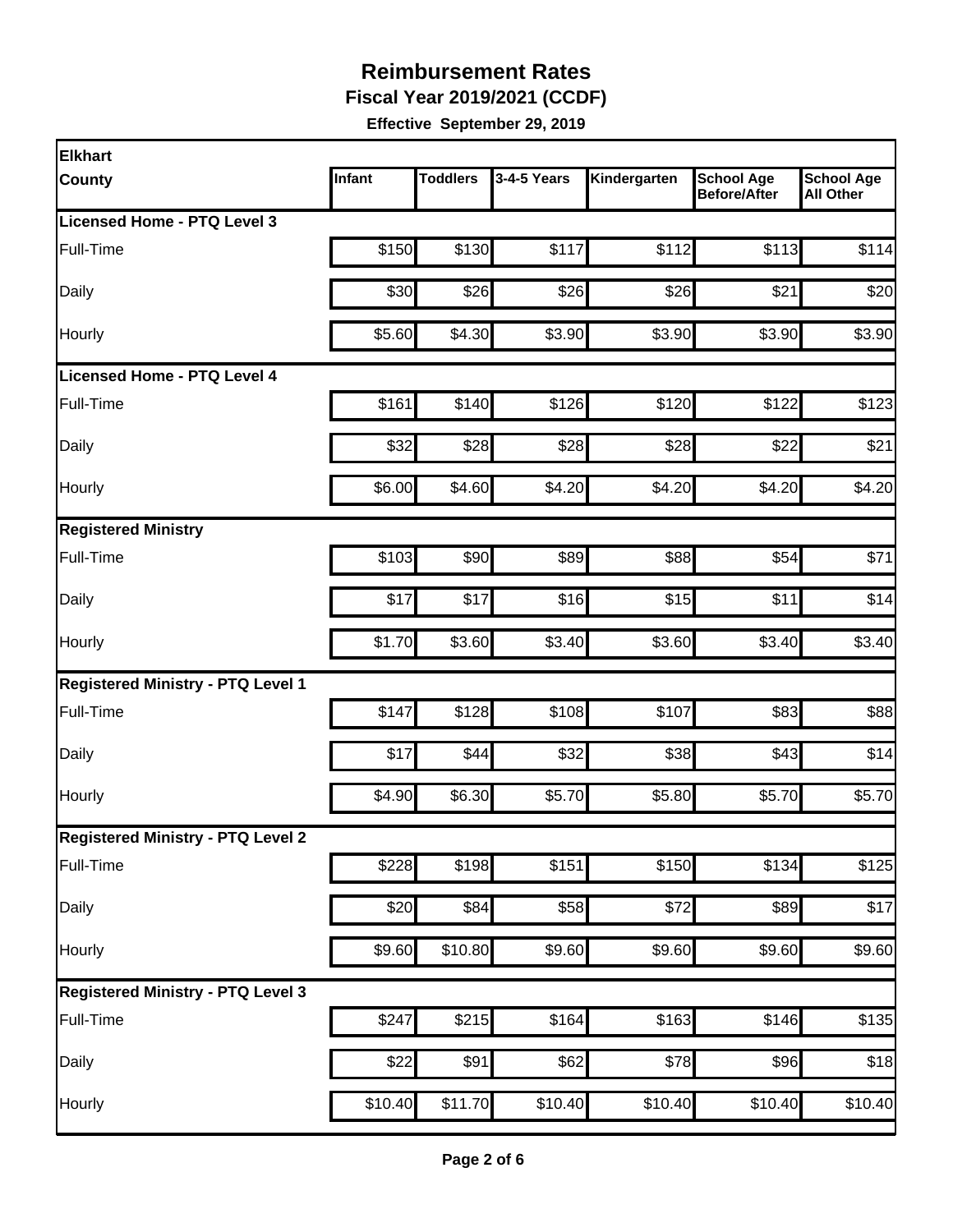**Fiscal Year 2019/2021 (CCDF)** 

| <b>Elkhart</b>                           |         |                 |             |              |                                          |                                       |
|------------------------------------------|---------|-----------------|-------------|--------------|------------------------------------------|---------------------------------------|
| County                                   | Infant  | <b>Toddlers</b> | 3-4-5 Years | Kindergarten | <b>School Age</b><br><b>Before/After</b> | <b>School Age</b><br><b>All Other</b> |
| <b>Registered Ministry - PTQ Level 4</b> |         |                 |             |              |                                          |                                       |
| Full-Time                                | \$266   | \$231           | \$176       | \$175        | \$157                                    | \$146                                 |
| Daily                                    | \$24    | \$98            | \$67        | \$84         | \$104                                    | \$20                                  |
| Hourly                                   | \$11.20 | \$12.60         | \$11.20     | \$11.20      | \$11.20                                  | \$11.20                               |
| <b>Exempt Center</b>                     |         |                 |             |              |                                          |                                       |
| Full-Time                                | \$103   | \$90            | \$89        | \$88         | \$54                                     | \$71                                  |
| Daily                                    | \$17    | \$17            | \$16        | \$15         | \$11                                     | \$14                                  |
| Hourly                                   | \$1.70  | \$3.60          | \$3.40      | \$3.60       | \$3.40                                   | \$3.40                                |
| <b>Accredited Exempt Center</b>          |         |                 |             |              |                                          |                                       |
| Full-Time                                | \$138   | \$144           | \$131       | \$138        | \$121                                    | \$114                                 |
| Daily                                    | \$19    | \$18            | \$17        | \$15         | \$11                                     | \$15                                  |
| Hourly                                   | \$8.80  | \$9.10          | \$8.80      | \$8.30       | \$8.80                                   | \$8.80                                |
| <b>Exempt Home</b>                       |         |                 |             |              |                                          |                                       |
| Full-Time                                | \$91    | \$86            | \$80        | \$75         | \$54                                     | \$75                                  |
| Daily                                    | \$18    | \$16            | \$16        | \$16         | \$11                                     | \$15                                  |
| Hourly                                   | \$4.30  | \$3.30          | \$3.00      | \$3.00       | \$3.00                                   | \$3.00                                |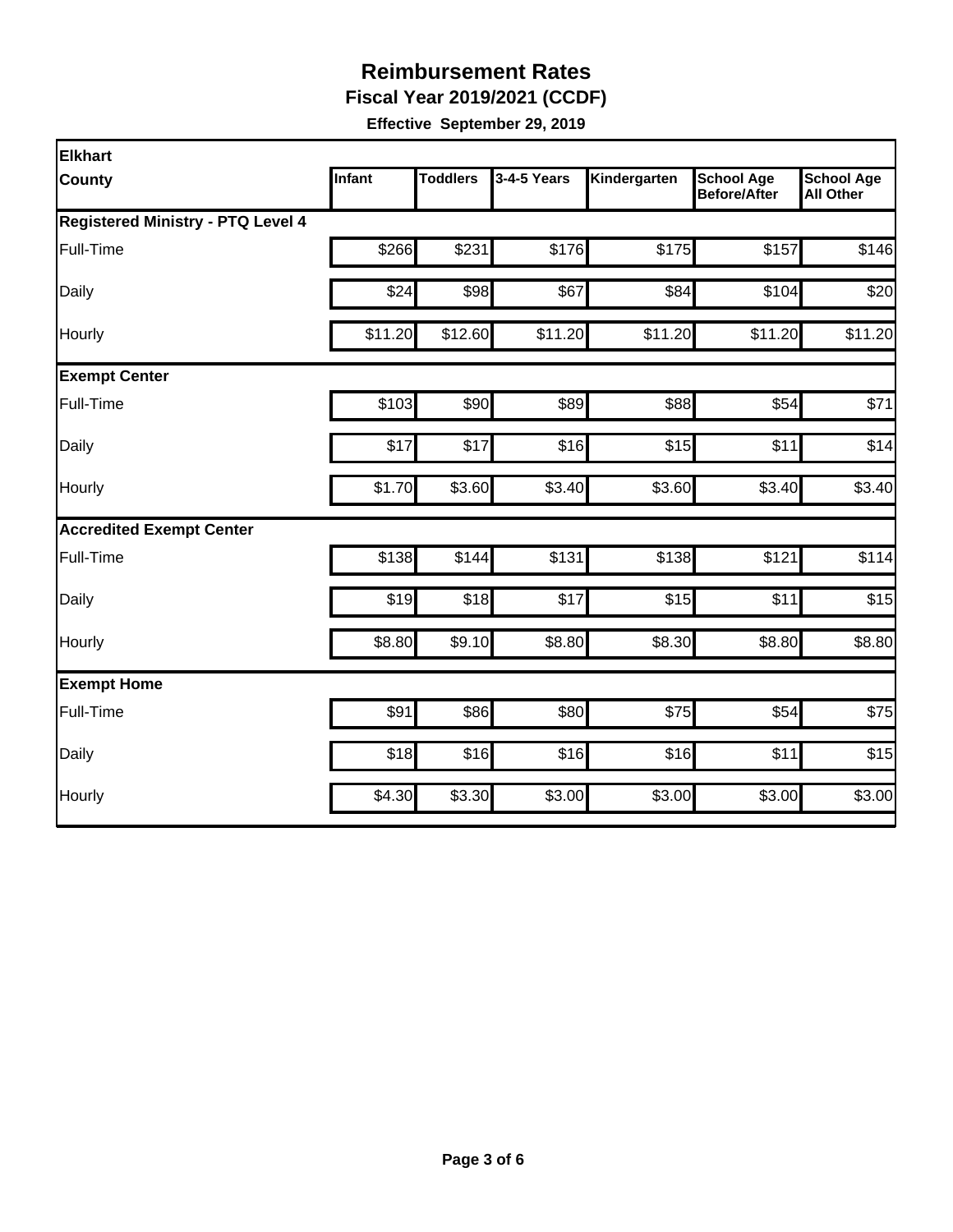**School Year 2019/2021 (OMW Pre-K)** 

| <b>Elkhart</b>                |        |                 |             |              |                                   |                         |
|-------------------------------|--------|-----------------|-------------|--------------|-----------------------------------|-------------------------|
| <b>County</b>                 | Infant | <b>Toddlers</b> | 3-4-5 Years | Kindergarten | <b>School Age</b><br>Before/After | School Age<br>All Other |
| Licensed Center - PTQ Level 3 |        |                 |             |              |                                   |                         |
| Full-Time                     |        |                 | \$180.40    |              |                                   |                         |
| Daily                         |        |                 |             |              |                                   |                         |
| Hourly                        |        |                 |             |              |                                   |                         |
| Licensed Center - PTQ Level 4 |        |                 |             |              |                                   |                         |
| Full-Time                     |        |                 | \$193.60    |              |                                   |                         |
| Daily                         |        |                 |             |              |                                   |                         |
| Hourly                        |        |                 |             |              |                                   |                         |
| Licensed Home - PTQ Level 3   |        |                 |             |              |                                   |                         |
| Full-Time                     |        |                 | \$128.70    |              |                                   |                         |
| Daily                         |        |                 |             |              |                                   |                         |
| Hourly                        |        |                 |             |              |                                   |                         |
| Licensed Home - PTQ Level 4   |        |                 |             |              |                                   |                         |
| Full-Time                     |        |                 | \$138.60    |              |                                   |                         |
| Daily                         |        |                 |             |              |                                   |                         |
| Hourly                        |        |                 |             |              |                                   |                         |
| VCP Ministry - PTQ Level 0    |        |                 |             |              |                                   |                         |
| Full-Time                     |        |                 | \$97.90     |              |                                   |                         |
| Daily                         |        |                 |             |              |                                   |                         |
| Hourly                        |        |                 |             |              |                                   |                         |
| VCP Ministry - PTQ Level 3    |        |                 |             |              |                                   |                         |
| Full-Time                     |        |                 | \$180.40    |              |                                   |                         |
| Daily                         |        |                 |             |              |                                   |                         |
| Hourly                        |        |                 |             |              |                                   |                         |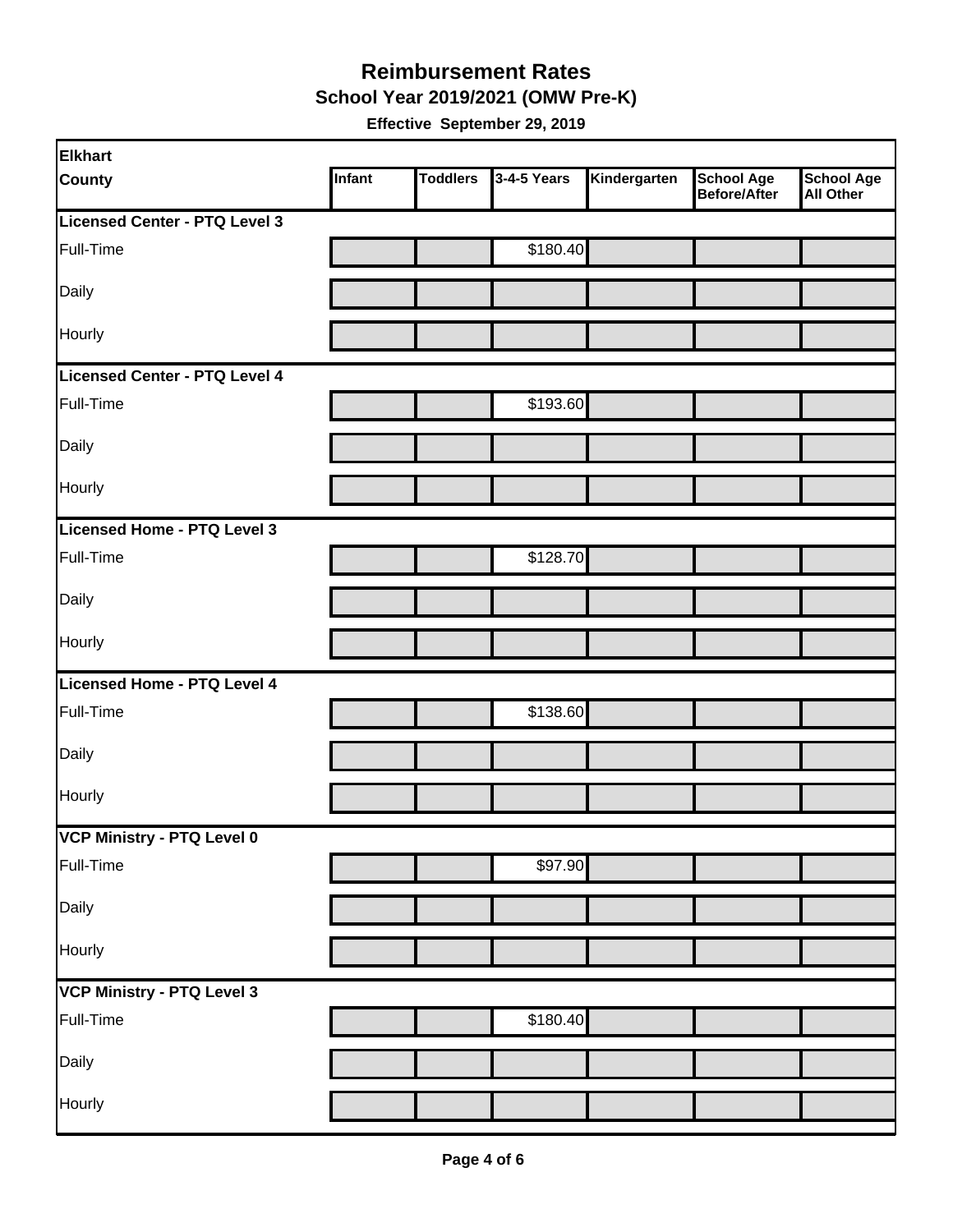**School Year 2019/2021 (OMW Pre-K)** 

| <b>Elkhart</b>                          |        |                 |             |              |                                          |                                       |  |
|-----------------------------------------|--------|-----------------|-------------|--------------|------------------------------------------|---------------------------------------|--|
| <b>County</b>                           | Infant | <b>Toddlers</b> | 3-4-5 Years | Kindergarten | <b>School Age</b><br><b>Before/After</b> | <b>School Age</b><br><b>All Other</b> |  |
| <b>VCP Ministry - PTQ Level 4</b>       |        |                 |             |              |                                          |                                       |  |
| Full-Time                               |        |                 | \$193.60    |              |                                          |                                       |  |
| Daily                                   |        |                 |             |              |                                          |                                       |  |
| Hourly                                  |        |                 |             |              |                                          |                                       |  |
| Private Accredited School - PTQ Level 0 |        |                 |             |              |                                          |                                       |  |
| Full-Time                               |        |                 | \$138.60    |              |                                          |                                       |  |
| Daily                                   |        |                 |             |              |                                          |                                       |  |
| Hourly                                  |        |                 |             |              |                                          |                                       |  |
| Private Accredited School - PTQ Level 1 |        |                 |             |              |                                          |                                       |  |
| Full-Time                               |        |                 | \$138.60    |              |                                          |                                       |  |
| Daily                                   |        |                 |             |              |                                          |                                       |  |
| <b>Hourly</b>                           |        |                 |             |              |                                          |                                       |  |
| Private Accredited School - PTQ Level 2 |        |                 |             |              |                                          |                                       |  |
| Full-Time                               |        |                 | \$166.10    |              |                                          |                                       |  |
| Daily                                   |        |                 |             |              |                                          |                                       |  |
| Hourly                                  |        |                 |             |              |                                          |                                       |  |
| Private Accredited School - PTQ Level 3 |        |                 |             |              |                                          |                                       |  |
| Full-Time                               |        |                 | \$180.40    |              |                                          |                                       |  |
| Daily                                   |        |                 |             |              |                                          |                                       |  |
| Hourly                                  |        |                 |             |              |                                          |                                       |  |
| Private Accredited School - PTQ Level 4 |        |                 |             |              |                                          |                                       |  |
| Full-Time                               |        |                 | \$193.60    |              |                                          |                                       |  |
| Daily                                   |        |                 |             |              |                                          |                                       |  |
| Hourly                                  |        |                 |             |              |                                          |                                       |  |